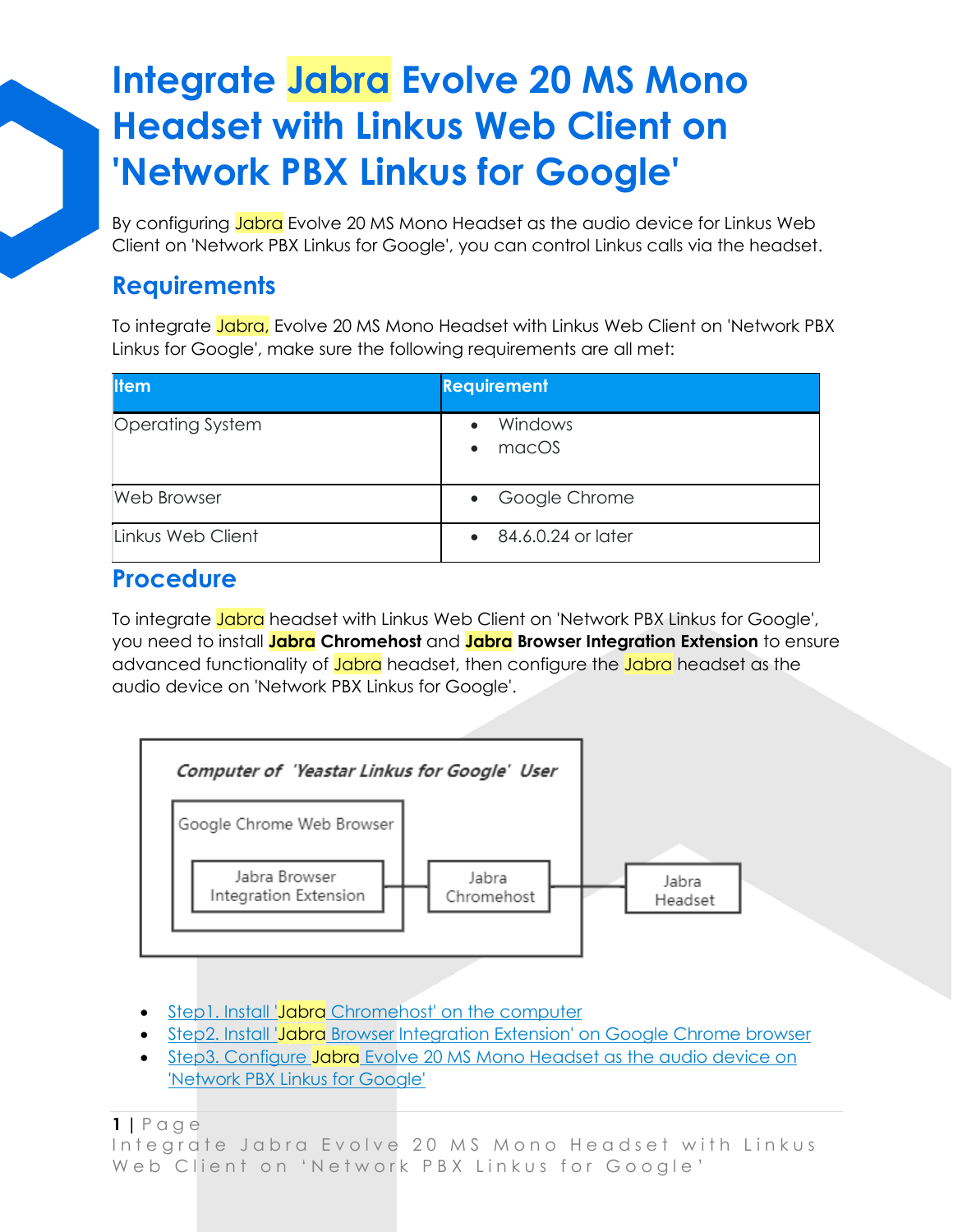### **Step1. Install 'Jabra Chromehost' on the computer**

**Jabra Chromehost** is an application that allows access to Jabra Headset.

- 1. Visit Jabra [Browser Integration.](https://github.com/gnaudio/jabra-browser-integration#native-chromehost-downloads)
- 2. Scroll down to **Native Chromehost downloads** section.
- 3. In the **Chrome host native download** column, click an installation package based on your operating system.

| Native Chromehost downloads                                                   |                          |                  |  |
|-------------------------------------------------------------------------------|--------------------------|------------------|--|
| Chrome host native download<br><b>Description</b><br><b>Operating systems</b> |                          |                  |  |
| Windows (Windows 7 or newer)                                                  | JabraChromeHost2.1.0.msi | Chromehost 2.1.0 |  |
| macOS (El Capitan or newer)                                                   | JabraChromeHost2.1.1.dmg | Chromehost 2.1.1 |  |

**Jabra Chromehost** is downloaded.

#### 4. Install **Jabra Chromehost**.

- a. Double click the installation package that you have downloaded.
- b. Select the checkbox of acknowledgement, then click **Install**.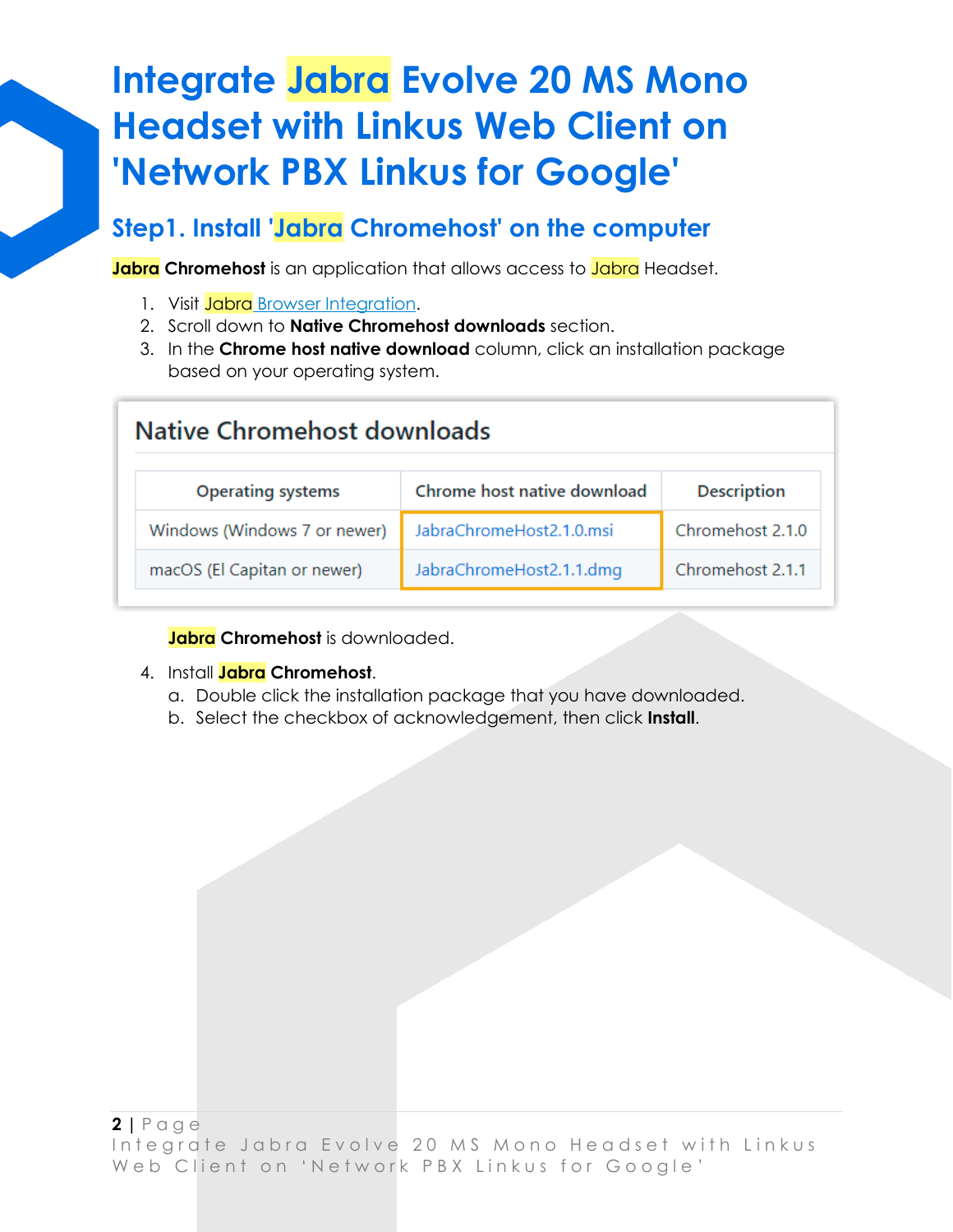

The **Jabra Chromehost** is installing.

c. After **Jabra Chromehost** is installed, click **Finish** to exit the Setup Wizard.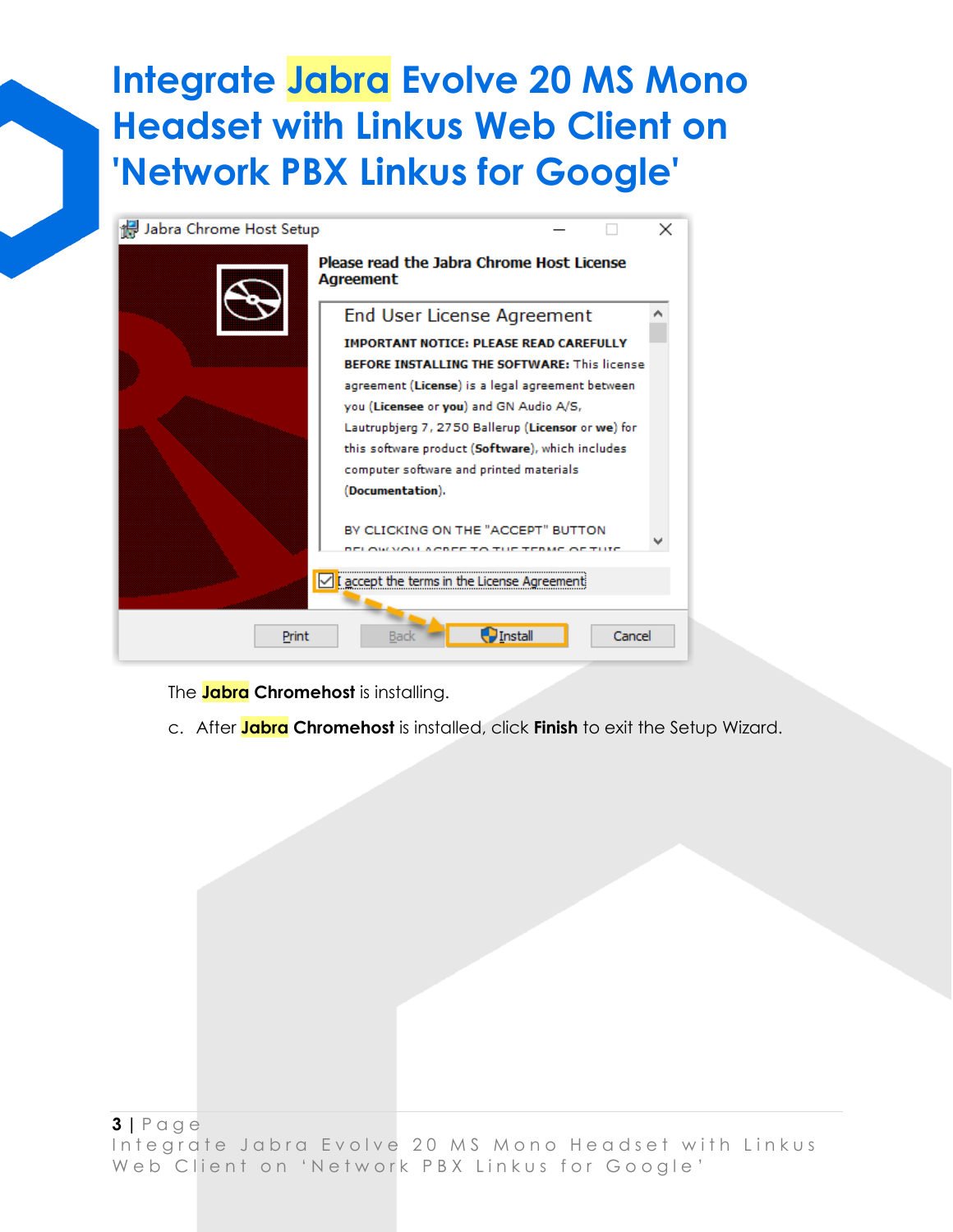

### **Step2. Install 'Jabra Browser Integration Extension' on Google Chrome browser**

**Jabra Browser Integration Extension** is an extension for Google Chrome, which allows Chrome to communicate with the installed **Jabra Chromehost**.

Follow the instructions below to install the extension.

- 1. On your computer, open [Chrome Web Store.](https://chrome.google.com/webstore/category/extensions?hl=en)
- 2. In the search bar, enter Jabra Browser Integration Extension and press **Enter**. The **Jabra Browser Integration Extension** is displayed on the page.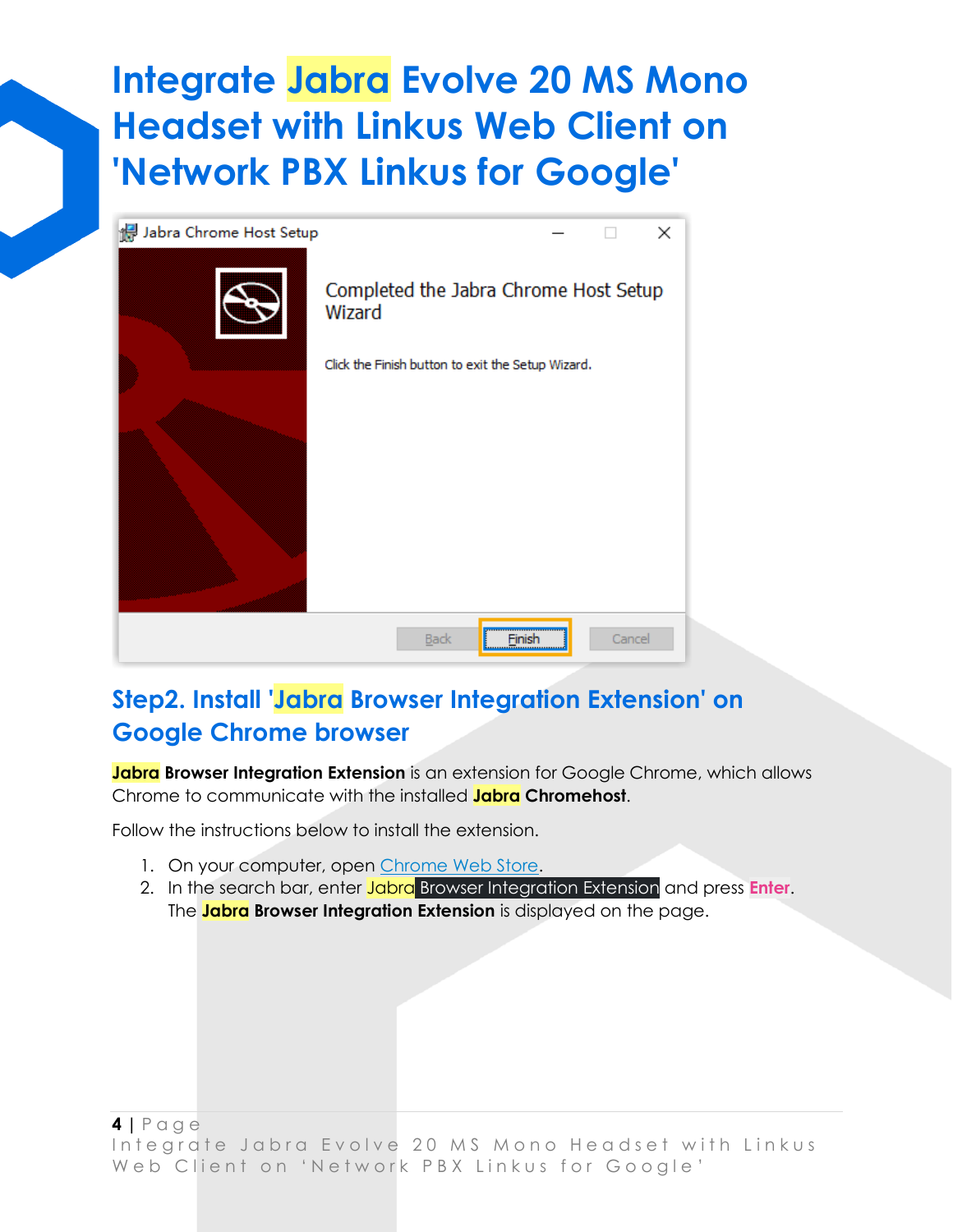| Q<br>Jabra Browser Int x | <b>Extensions</b> |                                                     | 1 of 1 extensions |
|--------------------------|-------------------|-----------------------------------------------------|-------------------|
| « Home                   |                   |                                                     |                   |
| <b>Extensions</b>        |                   | Jabra Browser Integration Extension                 |                   |
| <b>Themes</b>            | Jabra GN          | Offered by: Jabra                                   |                   |
| Ratings                  |                   | Jabra Integration Extension                         |                   |
| *****                    |                   | $\star \star \star \star$ 15 Social & Communication |                   |
| <b>★★★★ &amp;up</b>      |                   |                                                     |                   |

- 3. Click **Jabra Browser Integration Extension**.
- 4. On the right of the extension, click **Add to Chrome**.

| Jabra Browser Integration Extension                  | <b>Add to Chrome</b> |
|------------------------------------------------------|----------------------|
| Offered by: Jabra                                    |                      |
| ★★★★★ 15   Social & Communication   2, 90,000+ users |                      |

5. In the pop-up window, check the permissions that **Jabra Browser Integration Extension** requests, then click **Add extension**.



**Jabra Browser Integration Extension** is installed.

### **Step3. Configure Jabra Evolve 20 MS Mono Headset as the audio device on 'Network PBX Linkus for Google'**

- 1. Plug Jabra Evolve 20 MS Mono Headset into a USB port on your computer.
- 2. If you have registered your extension on both Linkus Web Client and IP phone, make sure Linkus Web Client is in softphone mode.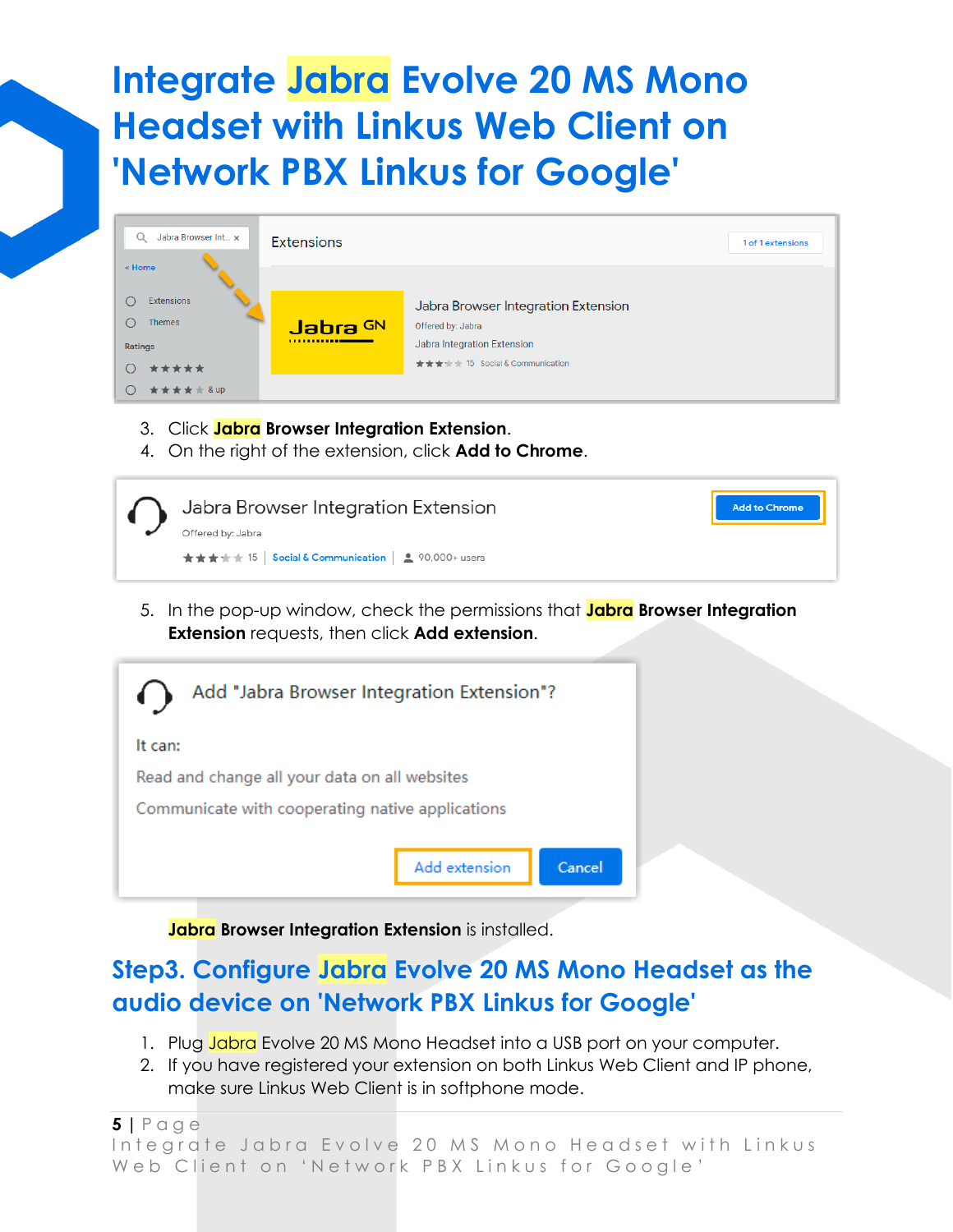- a. Log in to Linkus Web Client.
- b. At the toolbar, select **Web Client** from the drop-down list.

|   | <b>⑦ 旧 v</b> Agent Status v Available v | Number or Name |        | $\mathbb{E}[\mathbf{C}]\subset\mathbf{E}$ Terrell Smith $\mathbf{C}$ |
|---|-----------------------------------------|----------------|--------|----------------------------------------------------------------------|
| Q | Web Client                              |                | Search |                                                                      |
|   | <b>IEB</b> Network PBX SIP-T53W         |                |        |                                                                      |
|   |                                         |                |        |                                                                      |

- 3. Configure Jabra Evolve 20 MS Mono Headset as the audio device on 'Network PBX Linkus for Google'.
	- a. At the top-right corner of 'Network PBX Linkus for Google', click your account, then click **Settings** in the drop-down list.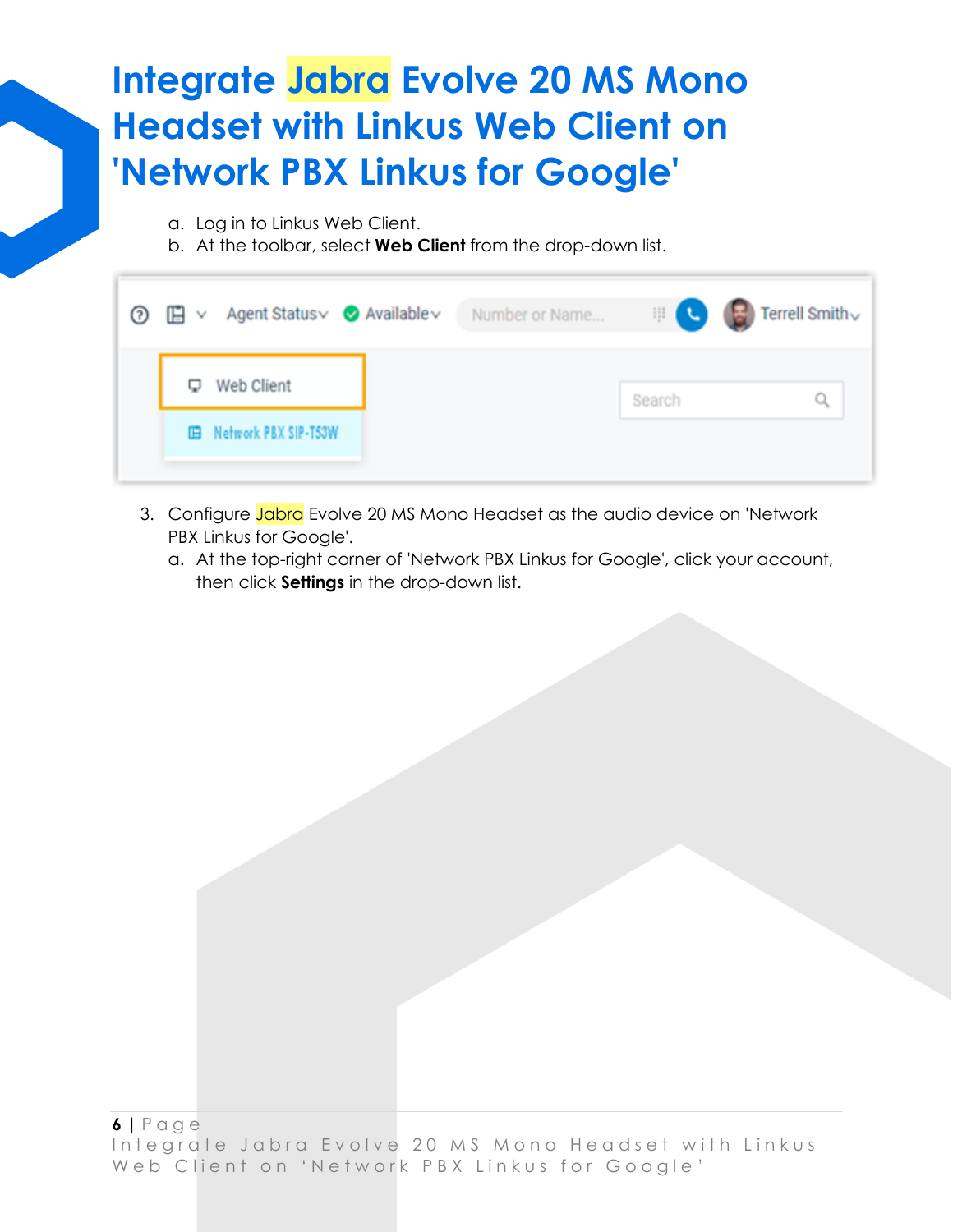|   | Network PBX Linkus for Google - |                | × |
|---|---------------------------------|----------------|---|
| 訪 | Number or Name<br>٠             | $\alpha$<br>1. |   |
|   | Available                       |                |   |
|   | <b>O</b> Away                   |                |   |
|   | <b>Business Trip</b>            |                |   |
|   | Do Not Disturb                  |                |   |
|   | <b>O</b> Lunch Break            |                |   |
|   | <b>■</b> Off Work               |                |   |
|   | ↑ Set Temporary Status          |                |   |
|   | Settings®                       |                |   |
|   |                                 |                |   |

b. Configure Jabra Evolve 20 MS Mono Headset as the audio device.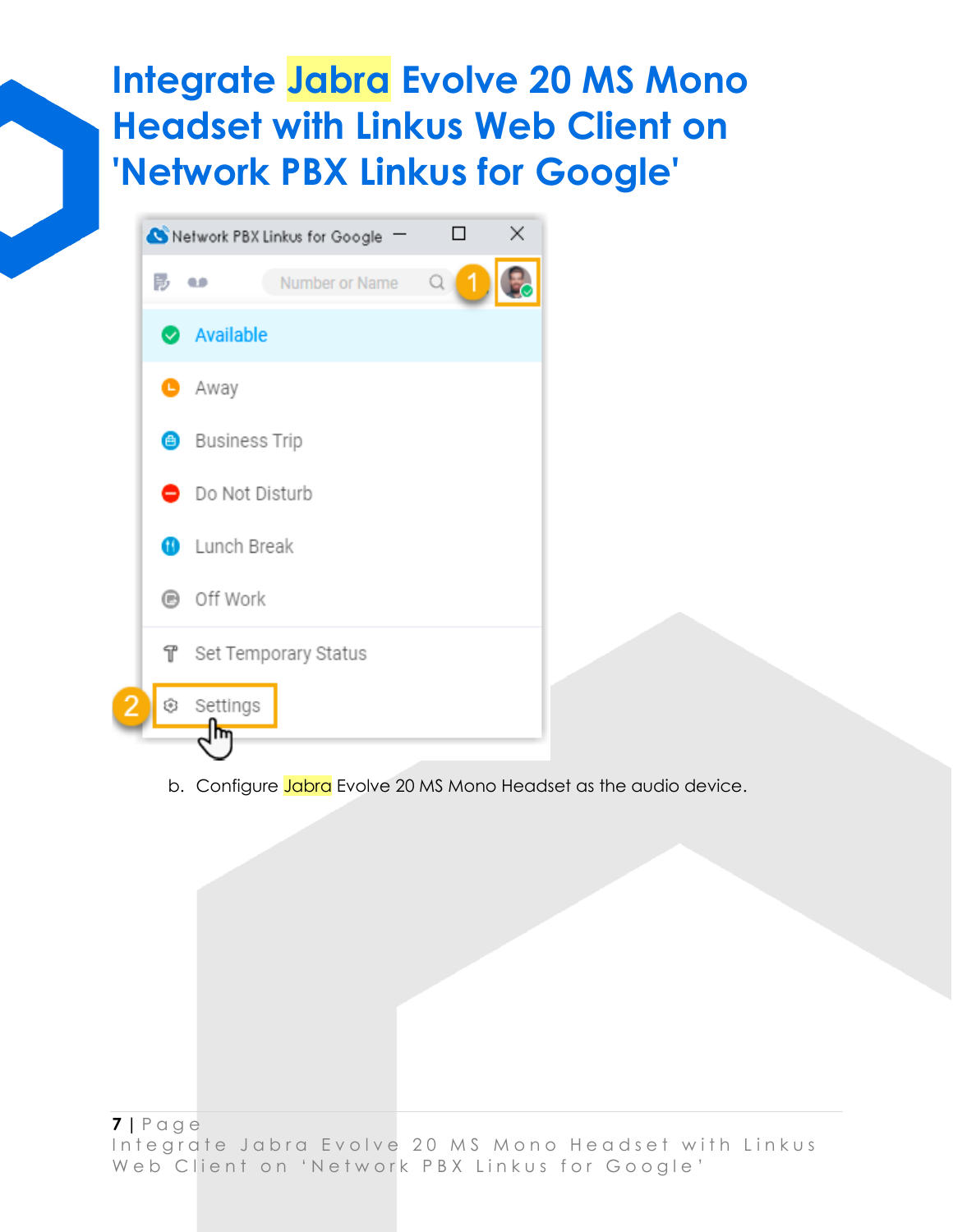| Microphone                                  |
|---------------------------------------------|
| Default - Microphone (2- Jabra EVOLV $\vee$ |
|                                             |
| Speaker                                     |
| Default - Speaker (2- Jabra EVOLVE 2 $\vee$ |
|                                             |
| <br>Test Speaker                            |
| <b>Ringing Device</b>                       |
| Default - Speaker (2- Jabra EVOLVE 2        |
| <b>Headset Integration</b>                  |
| Jabra                                       |

- **Microphone**: Select Jabra Evolve 20 MS Mono Headset.
- **Speaker**: Select Jabra Evolve 20 MS Mono Headset.

#### **Tip:** You can click **Test Speaker** to test volume.

- **Ringing Device**: Select Jabra Evolve 20 MS Mono Headset or any desired device.
- **Headset Integration**: Select **Jabra**.

If the environment of your web browser and operating system meets the requirements for headset integration, the page prompts 'Headset Ready'.

- c. Click **Save**.
- d. On the Dialpad page, right click on any blank space, then select **Reload** to refresh the page.

### **Result**

You can use **Jabra** Evolve 20 MS Mono Headset to handle calls.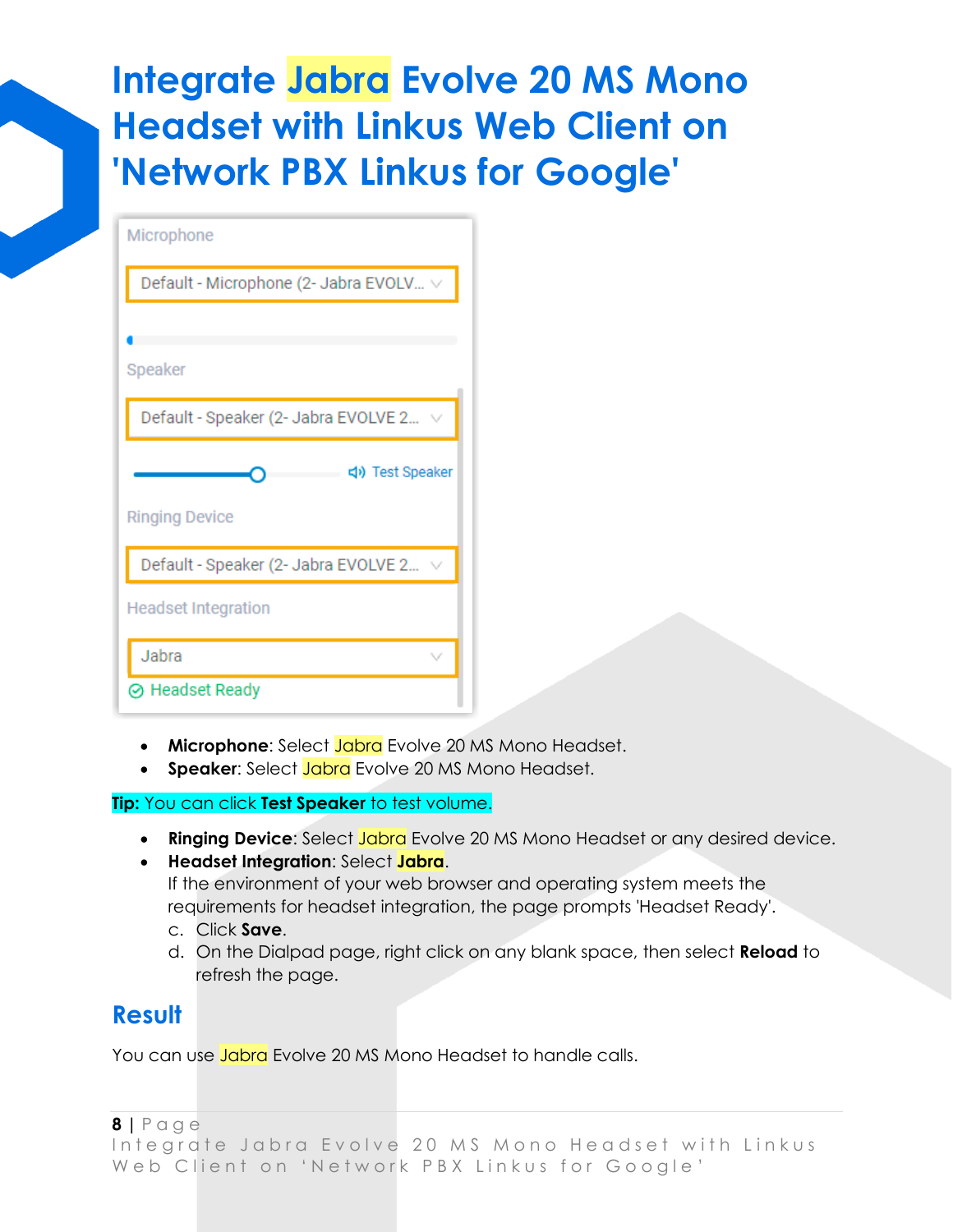**Important:** If you simultaneously stay logged in on Linkus Desktop Client, then the Jabra headset will be used to control calls of Linkus Desktop Client.

### **Descriptions for controller and call operations**

The following figure shows you **Jabra** controller. You can use specific buttons to handle calls.



The following table shows how you can handle calls and what can be achieved.

| <b>I</b> tem         | <b>Operation &amp; Result</b>                                                                                       |  |
|----------------------|---------------------------------------------------------------------------------------------------------------------|--|
| Answer a call        | When a call reaches your extension, the controller's status<br>LED blinks rapidly in green.                         |  |
|                      | <b>Operation:</b> Press Call Button to answer the call.                                                             |  |
|                      | <b>Result:</b>                                                                                                      |  |
|                      | The call is established;<br>The controller's status LED turns solid green.                                          |  |
| Answer a second call | When a call reaches your extension while you are on a call,<br>the controller's status LED blinks rapidly in green. |  |
|                      | <b>Operation:</b> Press Call Button to answer the second call.                                                      |  |
|                      | Result:                                                                                                             |  |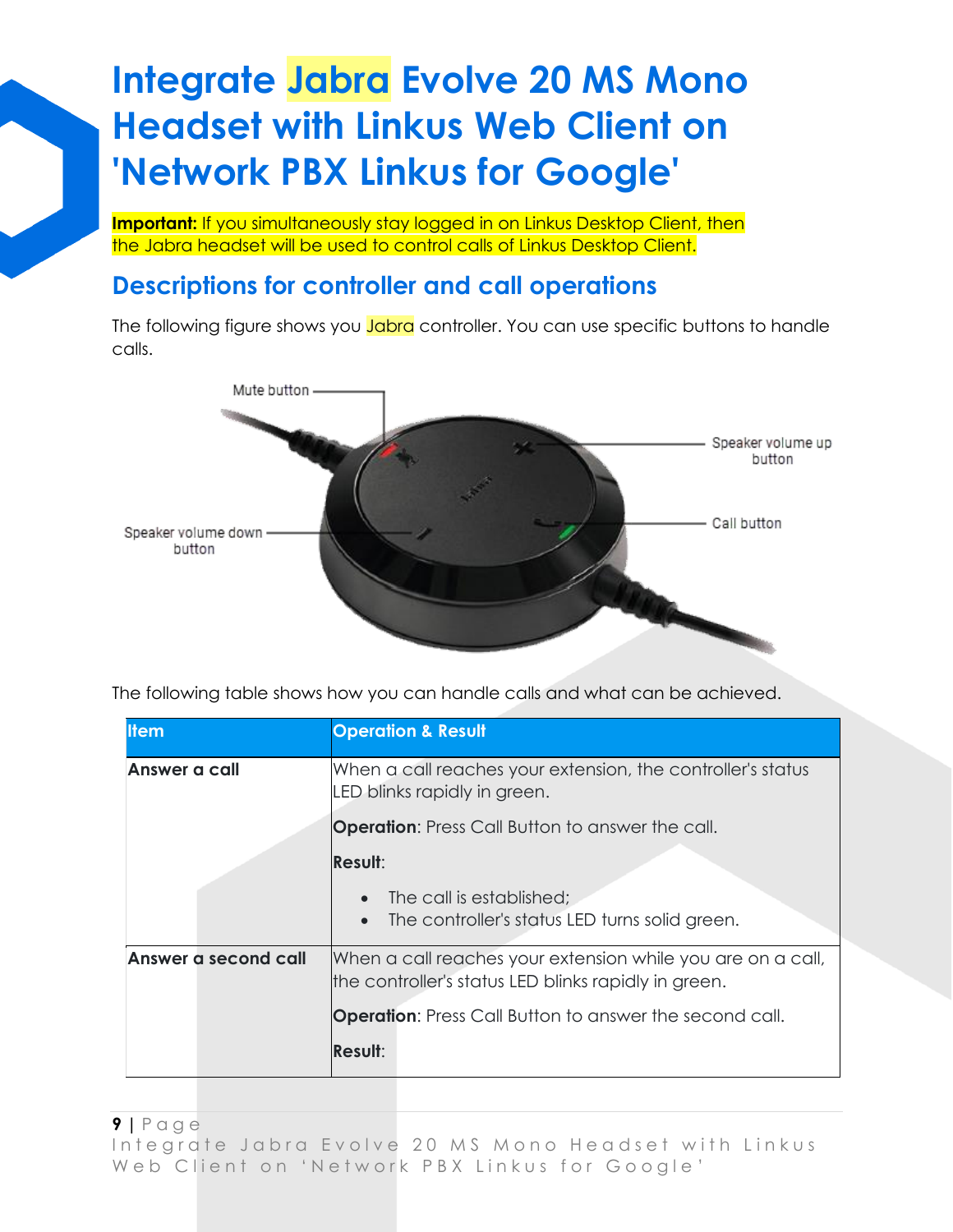| <b>Item</b>          | <b>Operation &amp; Result</b>                                                                                       |
|----------------------|---------------------------------------------------------------------------------------------------------------------|
|                      | The previous call is on hold while the second call is<br>answered;                                                  |
|                      | The controller's status LED turns solid green.                                                                      |
|                      | Note: To swap between calls, you can proceed with that on                                                           |
|                      | Network PBX Linkus for Google'.                                                                                     |
| Reject a call        | When a call reaches your extension, the controller's status<br>LED blinks rapidly in green.                         |
|                      | <b>Operation: Press Call Button twice.</b>                                                                          |
|                      | <b>Result:</b> The call is rejected.                                                                                |
| Reject a second call | When a call reaches your extension while you are on a call,<br>the controller's status LED blinks rapidly in green. |
|                      | <b>Operation: Press Call Button twice.</b>                                                                          |
|                      | <b>Result:</b> The new call is rejected.                                                                            |
| End a call           | <b>Operation:</b> During an active call, press Call Button.                                                         |
|                      | <b>Result:</b> The call is ended.                                                                                   |
| <b>Hold a call</b>   | <b>Operation:</b> During an active call, long press Call Button for 2<br>seconds.                                   |
|                      | Result:                                                                                                             |
|                      | The call is on hold;<br>The status of Hold Button on Linkus is synchronized.                                        |
| Resume a call        | <b>Operation:</b> During an active call, long press Call Button for 2<br>seconds.                                   |
|                      | Result:                                                                                                             |
|                      | The call is resumed;<br>The status of Hold Button on Linkus is synchronized.                                        |
| Mute your microphone | <b>Operation:</b> During an active call, press Mute Button.                                                         |